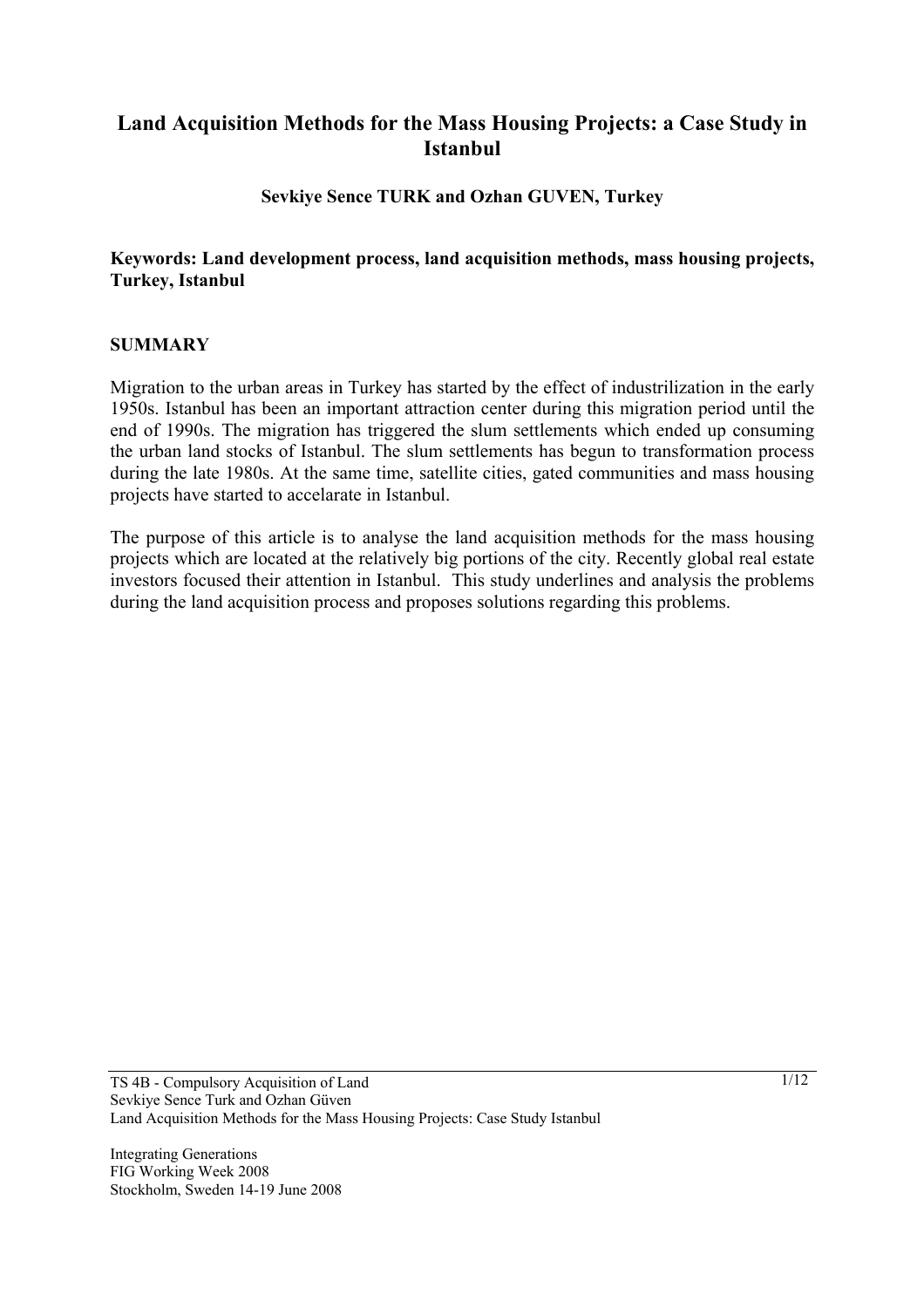# **Land Acquisition Methods for the Mass Housing Projects: a Case Study in Istanbul**

#### **Sevkiye Sence TURK and Ozhan GUVEN, Turkey**

### **1. INTRODUCTION**

For a few decades, there has been a rapid population increase and urbanization tendency and consequently a rapid demand increase related to housing concurringly in developing countries. But, present housing and land supply has remained beyond the demand and not been able to respond to the rapid increase in demand. Deficiencies in land supply have not only been about quantity but also the quality of the land. In developing countries, deficiencies in land market in serviced land supply for housing (Dowell,1988; Durand- Lasserve,1998; Sivam, 2002; Sivam and Others, 2002) and also the high prices of the serviced lands (Durand-Lasserve,1990; Winarso and Firman, 2002) have often been revealed by various studies. As the legal land market has not been able to meet most of the demands of people that live in city or would live in city and respond to needs, an illegal land market has been formed for housing and land (Yönder, 1998; Kombe 2000, Fakade, 2000; Sivam, 2002). In literature, there are studies investigating land acquisition methods in terms of legal, political, technical and institutional aspects (Kitay,1985; Farvacque and Mc Auslan 1992) but information on process of serviced land supply for housing in legal land market or, in a wider frame, on housing development process is limited (Sivam, 2002; Turk,2003;Turk,2004). For instance, land acquisition methods of large scale housing projects that could propose solution both in terms of quantity and quality for housing problems of urban areas in developing countries or, in a wider frame, the housing development processes have not been examined in detail. This article aims at investigating land acquisition processes of large scale housing projects on different cases in Istanbul (in a wider frame, housing development processes) and the actors that take place in this process.

Urban areas face two main problems in Turkey like other developing countries. First of these is the deficiency of the houses built in terms of quality and quantity. State Planning Organization calculates the need for house stock arising from the increase in the number of household and from disaster and renewal need in Turkey every year in its development plan and annual plan. State Institute of Statistics also calculates the number of houses that have taken building license and the number of houses that have taken building using license. According to this, the number of housing need between 1990 and 2005 is 7,868,400 in urban areas as calculated by SPO. On the other hand, in the same period the number of houses those have taken building license is 6,221,915 and the number of houses those have taken building using license is 3,632,123. In the light of these data, it is seen that housing stock that has been produced in last 15 years has remained beyond the need. Once again, it is seen that there is a housing stock that has been produced without building license in this period and such houses had met the most of the needs. Nonetheless, a cumulative shortage of housing stock with license and minimum standards and quality increasingly continues (GYODER 2006). Second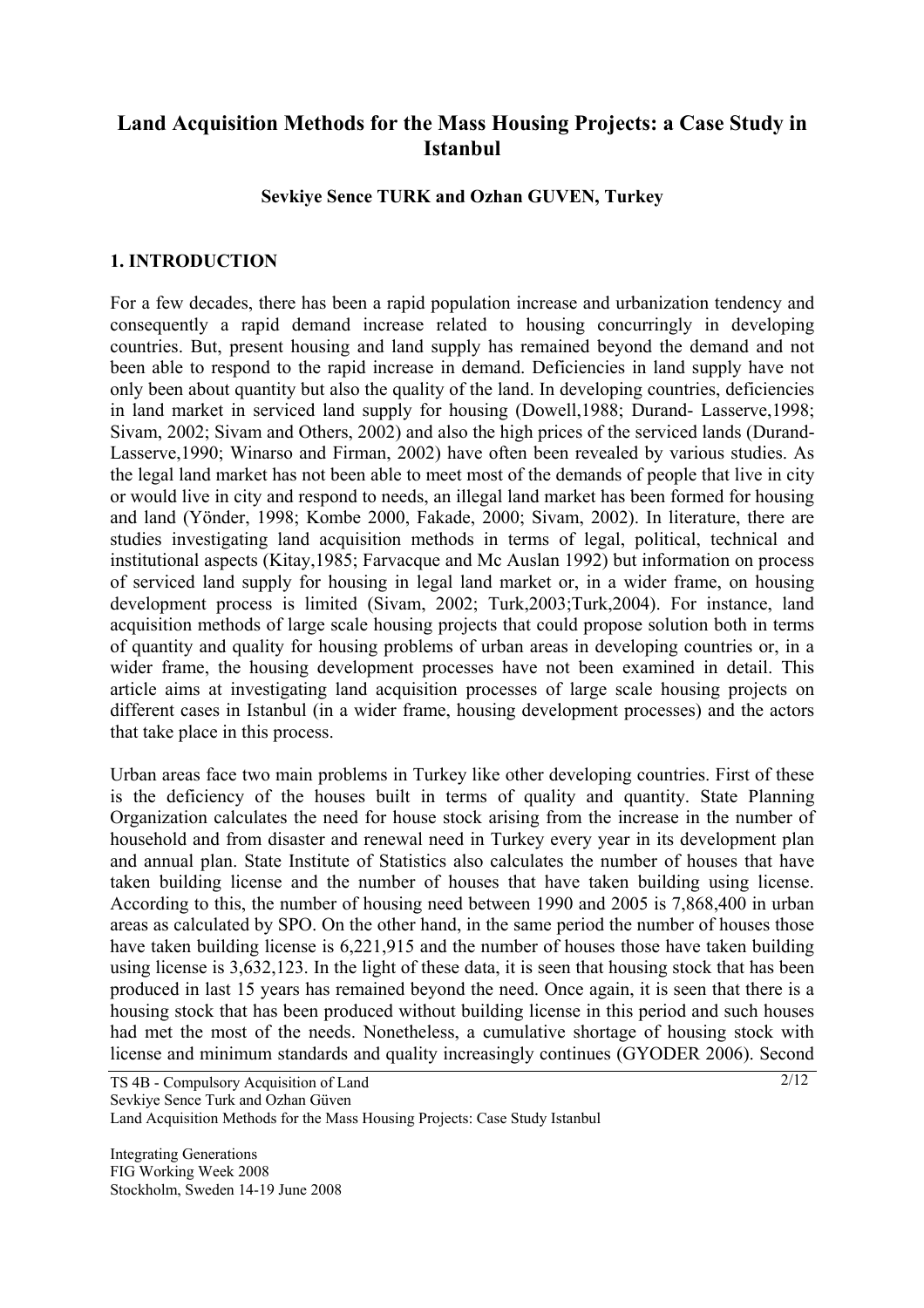is the high level of land and building lot prices in dwelling production. In Turkey, share of building lot in licensed dwelling production reaches 50% (Alkan, 1999). However, this ratio does not exceed 10% in the world today (EGEKOOP, 1995). When the situation in Turkey's biggest city Istanbul is examined in terms of quality and quantity of dwelling production, only 48 percent of the 3,136,931 houses in total have building license and the number of the houses with building license is 1,518,441. Number of the houses with building usage license is 598,532 and ratio is 19%. Only 39 have building usage license in 100 houses with building license. Number of the houses built and used without building license is 1,618,490 (GYODER 2006). Additionally, high level of the costs of land and building lot in dwelling production in Istanbul is an important problem for housing supply. Land and building plot costs in Istanbul are very high in mass housing production. For instance, as of 2006, dwelling production has a price of 1,300 dollars (\$) and 1,700 dollars (\$) per meter square in the market. In addition to land cost and superstructure cost, a sum of contractor profit and profit of land owner is added to this cost (Yetkin 2005). It is required to produce serviced building plot sufficient enough in terms of both quality and quantity in legal building plot market. Large scale housing projects can bring solution to Istanbul's housing problem in terms of both quality and quantity. However, the main problem here is the point that it is not been able to procure building plot for large scale housing presentation. Legal land market has to ease the production of serviced urban parcels in development of large scale housing projects.

#### **2. HOUSİNG DEVELOPMENT PROCESS AND LAND ACQUİSİTİON METHODS**

Housing development process involves different stages. This are: the identification of development opportunities, land assembly, land development process, housing development and final ownership/use (Verhage, 2002). Healey defines land development processes as the transformation of the physical form, bundle of rights, and material and symbolic value of land and buildings from one state to another, through the effort of agents with interest and purposes in acquiring and using resources, operating rules and applying and developing ideas and values (Healey, 1992,p.36). In reality, land development process can be thought an important part of housing development process. Because, there are three reasons for this. Firstly, land is a scarce resource for housing development. It is not easy to buy any piece of land and then develop houses on it. Secondly, the characteristics of a housing scheme are a lage extent determined duirng the land development process. Parcellation and infrastructure provision set limits for what is possible during the housing construction. Thirdly, the prices paid in the first phases of the development process determine to large extent whether or not financial margin for expenditure on the residential environment migth be available in later phases of the process (Verhage and Needham, 1997). Land development process has two specific aims. First one is to produce serviced urban plot at the certain standard and quality. Second one is to be provided on-site and off-site service areas. On-site services include roads, drainage, gas, electricity, open areas, parks an so on, while off-site services include schools, hospitals, sewage plants and the like (Needham and Verhage, 1998). Land acquisition methods are used to produce serviced urban plot and provide on-site, off-site services.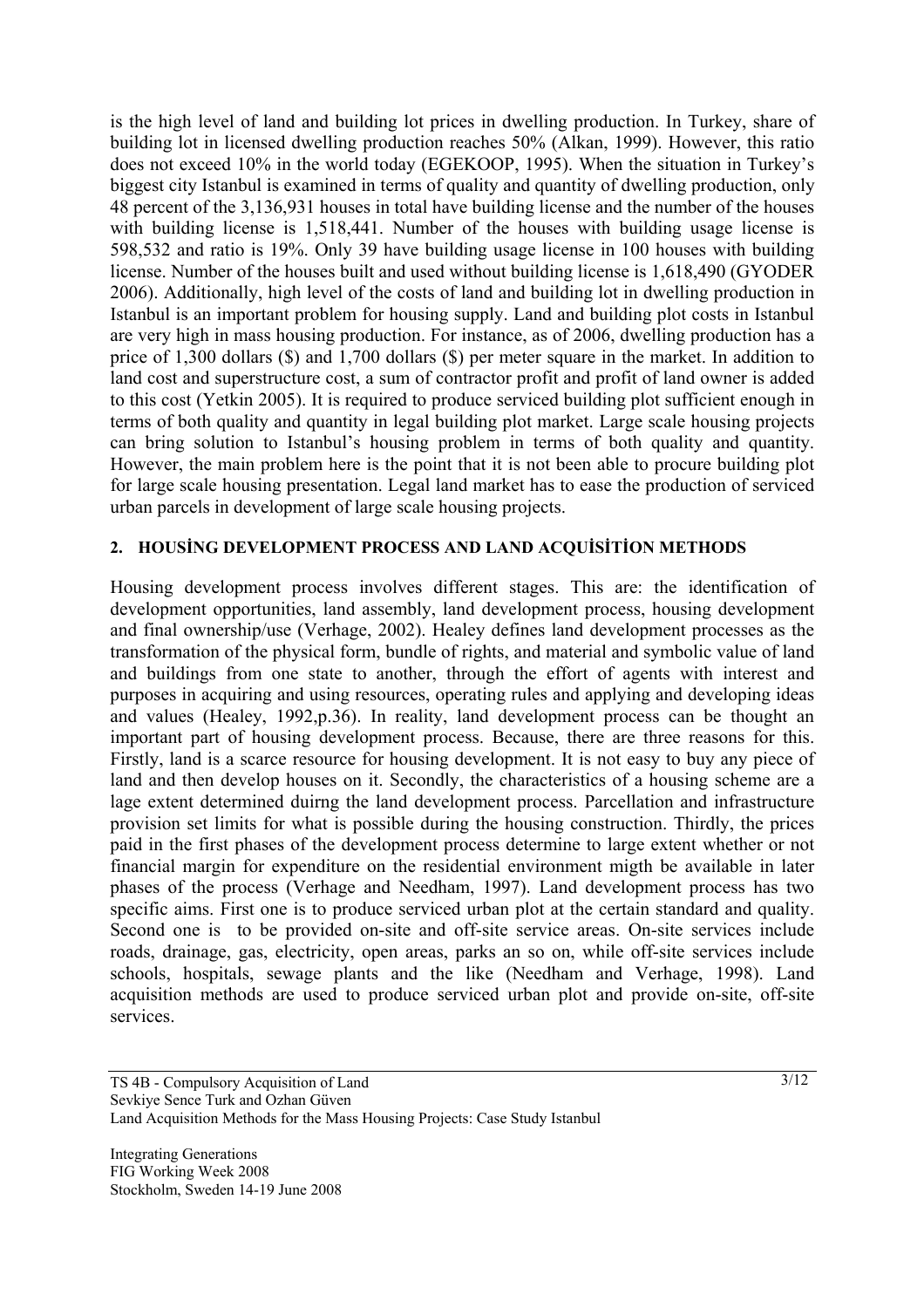#### **3. HOUSING DEVELOPMENT PROCESS AND THE LAND ACQUISITION METHODS OF MASS HOUSING PROJECTS IN ISTANBUL**

The most important structuring form in which the urban housing need is met in Turkey is multiple storey residences. Multiple storey housing type with a history extending back to 1930s, differently from today's usage, has been the buildings built for renting that belong to one person. These buildings as independent and sole proprietorship have been a matter of prestige as well. For this reason, especially in big cities, multiple storey residences have been applications paid importance in terms of design, technique and production (Balamir,1994). However, for reasons such as the increase in urban population, inefficiency of serviced building plot supply in subsequent years, land prices increased highly in all of the cities and chance to build house in one parcel has decreased. With the Condominium Ownership Law dated 1965, for multiple people that came together, to have an independent section in "multiple storey buildings" was made a solution for this problem (Tekeli, 1998). Production of multiple storey buildings based on condominium ownership with the "build-and-sell" (yapsatci) system which is an organization based on small scaled production in Turkey and increase in this type of production led to a building stock poor in quality. Thus, half of the residences built from 1950s to the mid 80s have been produced with this system (Sayar and Süer, 2006; Baharoglu,1996).

As for dwelling production after 1980, it is seen that the housing supply forms that showed up in the first years of urbanization were superseded by new housing supply forms. In this period, housing supply form based on "build-and-sell" style small production has lost its characteristic to be the prevailing supply form and superseded by "mass housing cooperativizing" form that requires developing larger and well-arranged urban parts (Güvenç&Işık, 1999). Expanding by addition of buildings one by one to the city has changed to expanding by addition of large parts to the city. Growth model based on addition of small pieces to the city is mostly seen in big cities, on the other hand in small scaled cities buildand-sell style individual structuring continues. In 1990s, one third of the houses that were built on zoned sections of the cities were realized by cooperatives. Credit resources provided by Mass Housing Administration which was founded in 1984 have a basic role in this situation. There are cooperativizings with social insurances credits before 1984. Increase of share of cooperatives in dwelling production had an important impact on urban growth processes. Cooperative undertakings which require larger areas because of their scale, mostly preferred cheap building lots around the city and consequently accelerated the decentralization process of the cities. Another trend seen in this period is that the uppermiddle classes have started to settle their own areas. It is seen that this process has developed in three ways; villas with garden out of the city, multiple storey deluxe sites in the city or on periphery of the city. In brief, it can be seen that the general appearance of the cities in Turkey is formed by build-and-sell apartment blocks developing in parceling system in city centers, slum houses and mass housing blocks different in quality which are built by cooperatives and/or public or private entrepreneurs on periphery of the city (Sayar and Süer, 2006). Istanbul is the city that represents these characteristics most strongly.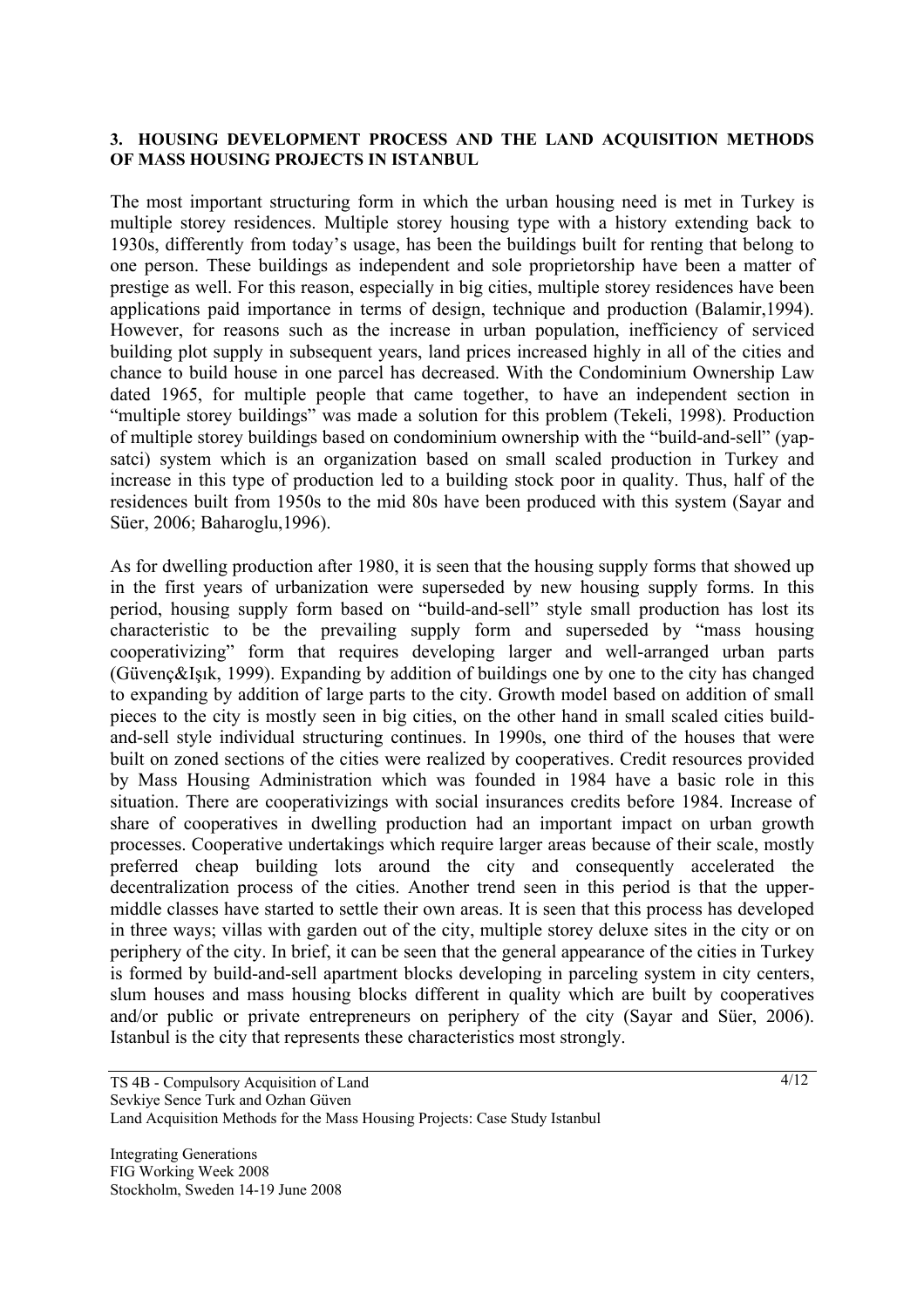Housing and dwelling production has always been one of the important issues of urban agenda in Istanbul. There are mass housing projects produced by public authority for middle and lower income groups and urban transformation referenced improvements based on "demolish-and-build" system. Along with the high land prices and concentration in the center, housing areas built by public show a trend to develop towards to the periphery of city. Also, large scaled, multiple storey housing projects developed for upper income groups by private sector draw attention, too. Generally, these multiple storey housing projects are located towards the periphery of city and on areas with high quality natural structure.

Actors in housing development process in Istanbul can be thought as two groups as public and private sector. Institutions in public sector are Istanbul Metropolitan Municipality and local administration institutions like district municipalities or central administration institutions like TOKI (Housing Development Administration of Turkey). Private sector institutions are individuals, cooperatives, developers, real estate investment companies.

#### **4- METHODOLOGY**

In this article, land acquisition processes of large scale housing projects on different cases in Istanbul (in a wider frame, housing development processes) and the actors that take place in this process are investigated. For this reason, four different mass housing areas developed by different actors on Istanbul metropolitan area are investigated as case. The reason to choose these examples is to determine whether the housing development processes in which various actors took place and the land acquisition methods have been changed.

#### **5- THE EXAMINATION OF FOUR CASES**

### **5.1. Case 1: İkitelli Başakşehir Konutları (1. Etap)**

Başakşehir 1<sup>st</sup> Stage Residences which is located in Küçükçekmece borders is the first project realized by KİPTAŞ which is a subsidiary company of Istanbul Metropolitan Municipality. Project has started in May 1995 and at present, construction of Başakşehir  $5<sup>th</sup>$  Stage continues. Basaksehir  $1<sup>st</sup>$  Stage is founded on 47.3 hectares of area and comprised of 3,004 residences.

Cadastral studies in this area have been made in 50s. According to the titles examined, the area was firstly registered on finance treasury on 01.09.1958. The area which was registered on finance treasury till 1990 was transferred to Istanbul Metropolitan Municipality's proprietorship via sale on 11.01.1990. Zoning plan studies have started in the area after transfer of the lands to Istanbul Metropolitan Municipality's proprietorship. Planning studies have been completed in 1992 and the plans were approved. In the plans, conditions were set as to build in free heights (h=free) and with different peers like 1; 1.20; 1.50; and 2. Zoning application studies are commenced after completion of planning studies. 18<sup>th</sup> article of Zoning Law was applied so as to provide areas available for building.

When Basaksehir 1<sup>st</sup> Stage is examined in terms of acquisition methods, it is seen that the area

5/12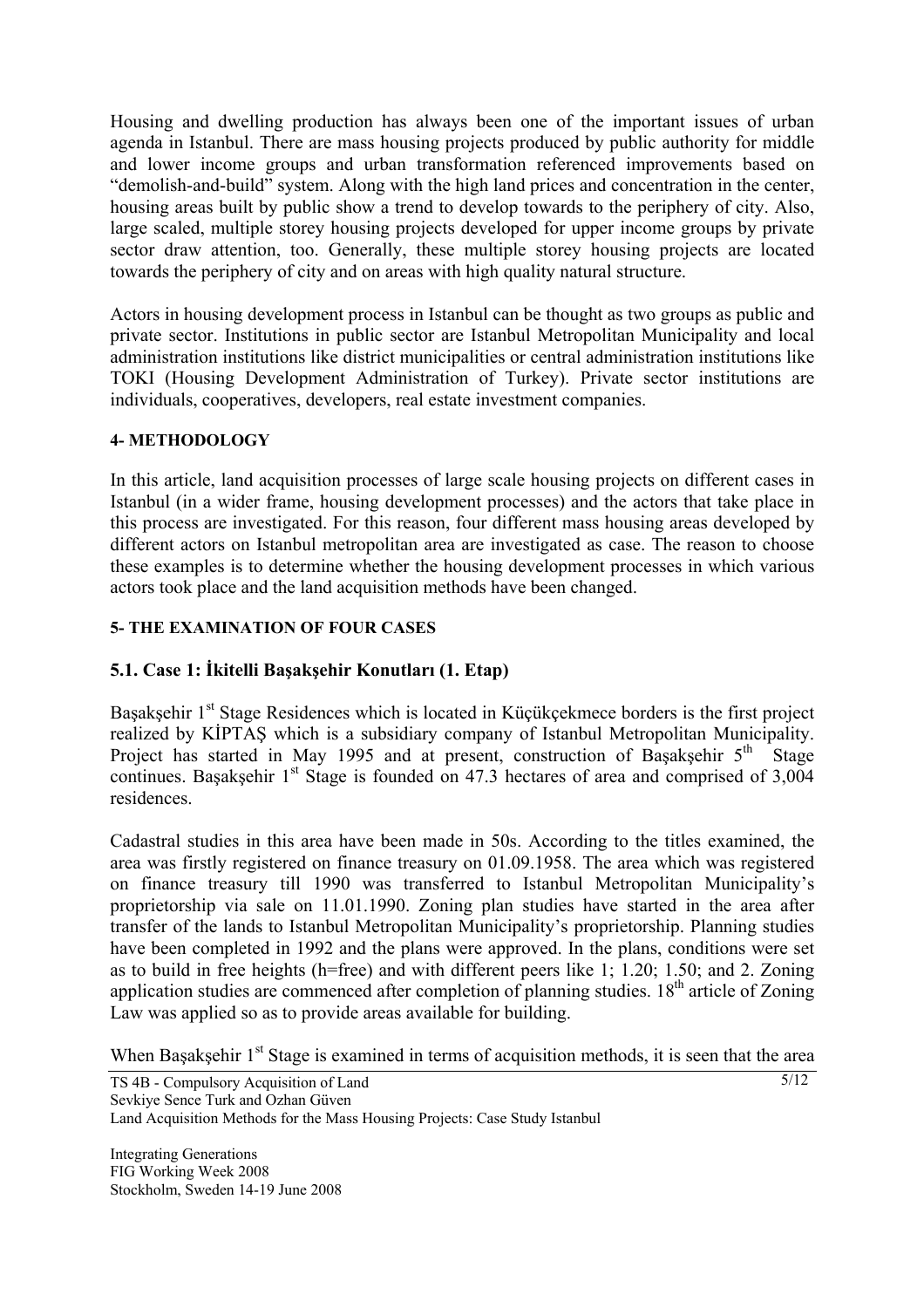was firstly transferred to Finance Treasury and secondly to Istanbul Metropolitan Municipality via sale method. Immediately after, 18<sup>th</sup> article of the Zoning Law numbered 3194 (land readjustment) was applied so as to form build up parcels and build up parcels were formed by separating social and technical infrastructure areas and infrastructure areas. Finally, Istanbul Metropolitan Municipality has given out the said area to its subsidiary company KİPTAŞ by contract and the project has been completed.

# **5.2. Case 2: Halkalı Mass Housing Area**

Halkalı Mass Housing area located within the borders of Küçükçekmece district was realized by Prime Ministry Housing Development Administration. The project area is partly comprised of areas in public proprietary and the remaining areas are procured by expropriation.

Halkalı Mass Housing settlement was announced as Mass Housing Area in 1979. Total size of the area is 895 hectares. The large part of this area is under the ownership of Land Office. Along with Finance Treasury and few parcels as pasture parcel, there is very little number of parcels under private ownership. Proposal on master development plan of the area was presented by Istanbul Metropolitan Municipality in 1987 and approved in 1988. However, zoning plan alteration was requested with the decision on extending the light metro system to Halkalı Mass Housings. Zoning plan alteration master development plan related to the area was approved by Metropolitan Municipality on 22.04.1992 and 1/1000 Application Development Plans were approved by Küçükçekmece Municipality on 17.11.1992.

Notices in the land register of the block no 393, 394 and 395 and parcel no 1 that have been chosen have been investigated. These parcels are registered in the land registry on Finance Treasury as a parcel with 523,450 m2 of area. This parcel which was under Finance Treasury's ownership in 16.08.1989 has been apportioned and separated in smaller parcels. Some of the parcels have been alienated to Mass Housing Administration within the scope of mass housing applications in 90s and then building lot and land arrangement has been made in 1992. In the application executed as per  $18<sup>th</sup>$  article of Zoning Law, Mass Housing Administration, Finance Treasury and Küçükçekmece Municipality have participated to real estates with certain shares. Between 1992 and 1995, Mass Housing Administration has collected other shareholders' shares by purchasing method.

# **5.3. Case 3: Avrupa Konutları**

Avrupa Residences Project has an area of 97,089 m2 in Istanbul province, Küçükçekmece district, Halkalı village. Avrupa Residences Project is being built within the scope of TOKI Source Development Applications. Avrupa Residences project locates on the Halkalı Mass Housing area. With the other plans of the area along with the development plans; master development plan with alteration was approved by Metropolitan Municipality on 22.04.1992 and 1/1000 Application Development Plans were approved by Küçükçekmece Municipality on 17.11.1992. Project area has been given out to private sector by contract with the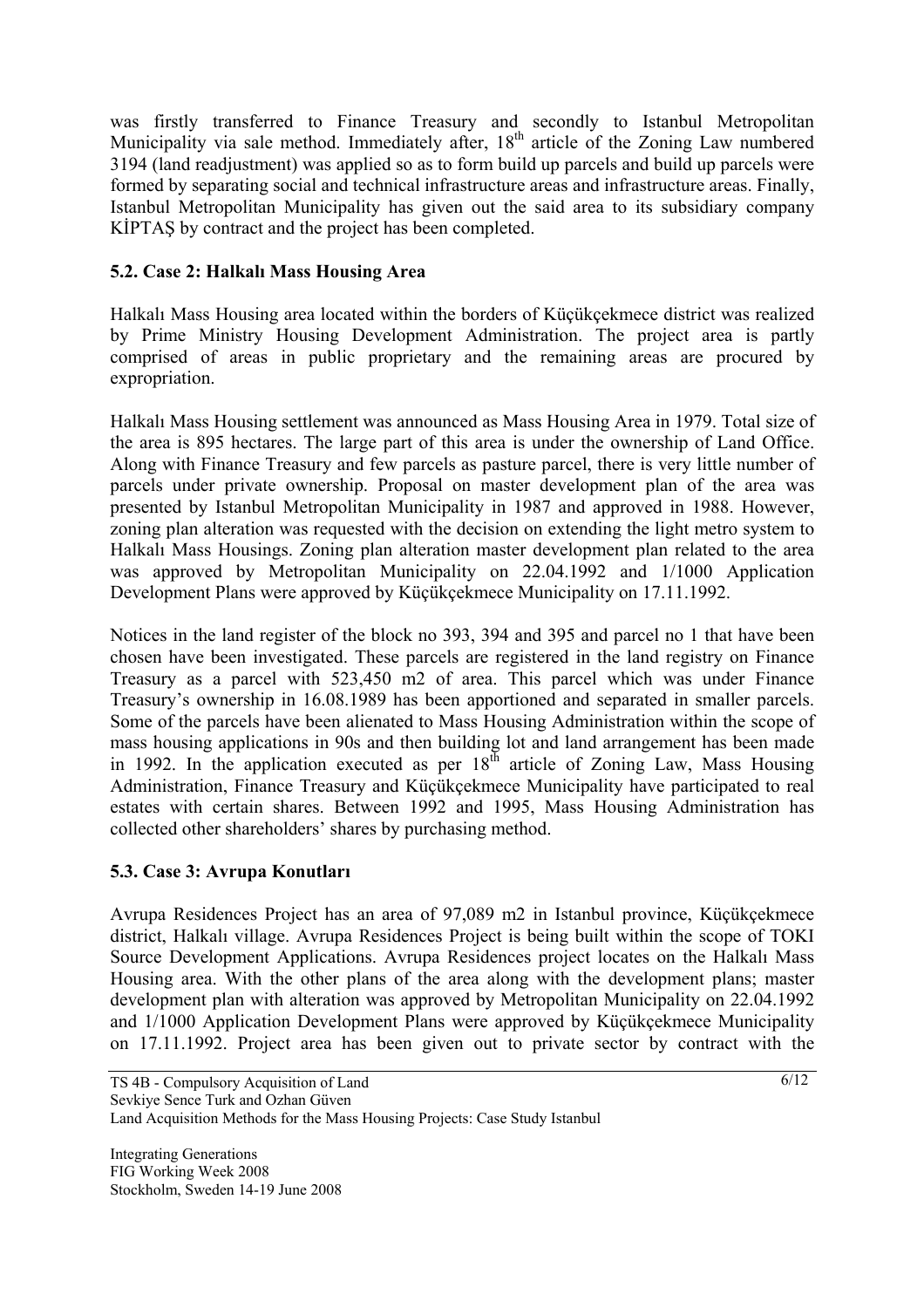"Proceeds Sharing against Land Sale" method that has been applied frequently in the last years.

After the bid, within the scope of the law no. 5162, Presidency of Mass Housing Administration prepared a new Master Development Plan based on its authorization on making plans on its own lands. This plan was approved by Istanbul Metropolitan Municipality Council on 19.10.2004. Later, development plan alteration was made on the plan and this alteration was approved by Istanbul Metropolitan Municipality on 14.11.2005.

Construction of Avrupa Residences project has commenced in late 2005 after taking building license and sales have started in the same period. Apartment sharing was founded during the construction and independent sections were registered on landlords. In the end of 2006, construction was completed and certification of occupancy was taken and condominium ownership was established.

In accordance with the sharing proceeds against land sale contract, all kinds of administrative and technical works related to project is undertaken by contractor company. Besides, sale of the residences is made by contractor on behalf of Presidency of Mass Housing Administration and it also executes the title deed selling operations because it is the representative in charge. These processes are controlled by Presidency of Mass Housing Administration and progress payments and payments to the contractor are effected according to the progress of construction.

### **5.4. Case 4: Soyak Yenişehir**

Soyak Yenişehir is located within the borders of Ümraniye district. It was realized on approximately 320,000 m2 of area in 6 stages as 2,905 residence units. Soyak Yenişehir is a project realized by private sector wholly with company's equities. Company which had acquired the project land by purchasing method has waited more than 20 years for developing the project.

Conditions of the development plan with the approval date of 01.03.1984 were applicable at the time of the purchase of the land by the company. According to this development plan, development right was determined as separate order and 2 storey residence area. Although there is development right allowing structuring during the purchasing period, it took a long time for the development of the environment. New plan studies have commenced in 1994 in the area with the development of a settlement like Ataşehir\* right against the land and Fatih Sultan Mehmet Bridge road passing close to the land. Planning studies have been completed in 1998 and these plans were approved on 13.02.1998 and became effective with the name of Ümraniye Revision Application Development Plan. With this new plan becoming effective, 173,112 m2 part of the project area of 319,265 m2 was allocated as infrastructure and social facility area and of the remaining area, 10,974 m2 was given for trade development and 135,179 m2 was given housing development with KAKS=1.5 (Floor Area Coefficient).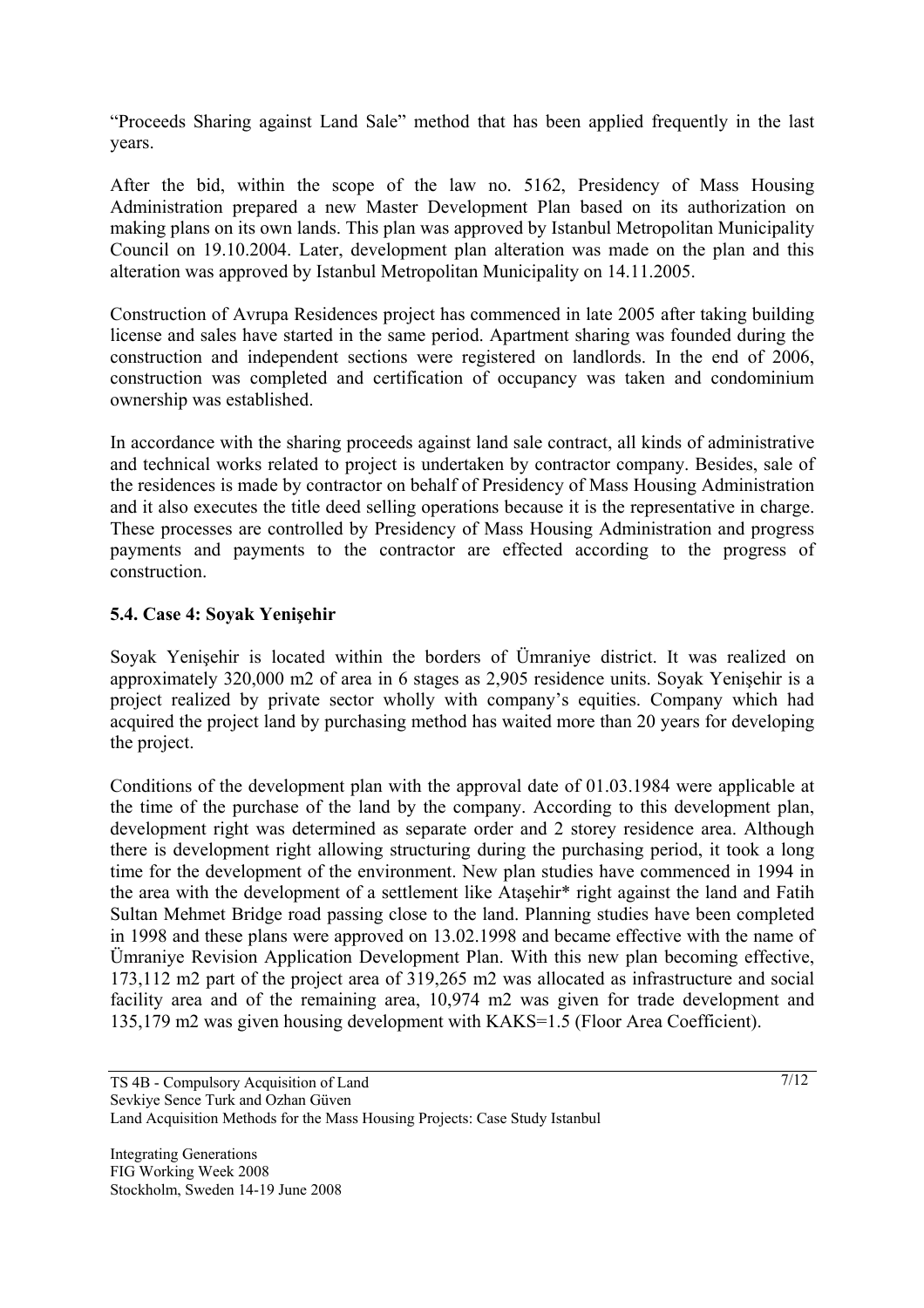However, company has objected to the deduction level of 54% for technical infrastructure and facility areas from the land with the development plan. In the objection made by company, it was argued that the deduction amount must be 35% in the building lot and land arrangement and excess deduction that will be made over this deduction causes injustice and compensation for unjust treatment was requested. After the negotiations between the company and Ümraniye Municipality and Istanbul Metropolitan Municipality, plan note was added to Ümraniye Revision Application Development Plans with Istanbul Metropolitan Municipality Council Decision no. 1145, dated 15.12.1998. Construction area increased from 202,768.5 m2 to 311,283.37 m2 with this plan note and an increase of 108,514.87 m2 for the building area was provided. In this way, facility area excess that had to be expropriated was turned to building area right and expropriation price had become paid by building right increase. After this alteration,  $15<sup>th</sup>$  and  $16<sup>th</sup>$  articles of the Zoning Law no. 3194 were applied with the consent of the land owner. Technical infrastructure and facility areas that had to cede to public were ceded to public by donation without the necessity for expropriation. Development application was completed on 02.08.1999 with the number of 4790 by Ümraniye Title Deeds Registry Office by registering of title deed.

Immediately after the completion of the development application, project studies were done and construction has commenced in the same year by taking building license. Sales started after taking the licenses and titles were given immediately to the customers that bought for cash by establishing apartment sharing. Company has provided credit for credit purchases to customers itself and sales were made with terms up to 10 years. Title deeds of the customers who bought apartment with credit were given after the repayment of debt (Gürsoy 2007).

Soyak Yenişehir project which is an important project realized by private sector is under private ownership in ineffective stage and transferred to the company via purchasing method in this period. Development stage took 20 years' time. As a result of the new investments realized in the area during the development stage, Development Plan was revised and development has been completed. Along with the maturity stage of the project, company has objected to the plans made by public authority and partially prevented the loss arising from development deduction. Maturity stage being the final stage was again realized fully by the company, the projects were developed completely under the structure of the company and construction and financing were made by the company.

# **6- GENERAL EVALUATION AND RESULT**

The first project that has been chosen as example is the Başakşehir project realized by public authority. Başakşehir was realized by KİPTAŞ which is a subsidiary company of Istanbul Metropolitan Municipality. When the examples are examined in terms of acquisition methods, it is seen that the use of a single method was not preferred, there were always multiple methods nested in each other. Firstly, the area which had been registered on finance treasury's name for long years was purchased from finance treasury and transferred to Municipality's ownership after Istanbul Metropolitan Municipality has undertaken the housing acquisition mission. In this area where basic acquisition is based on purchasing, purchasing method alone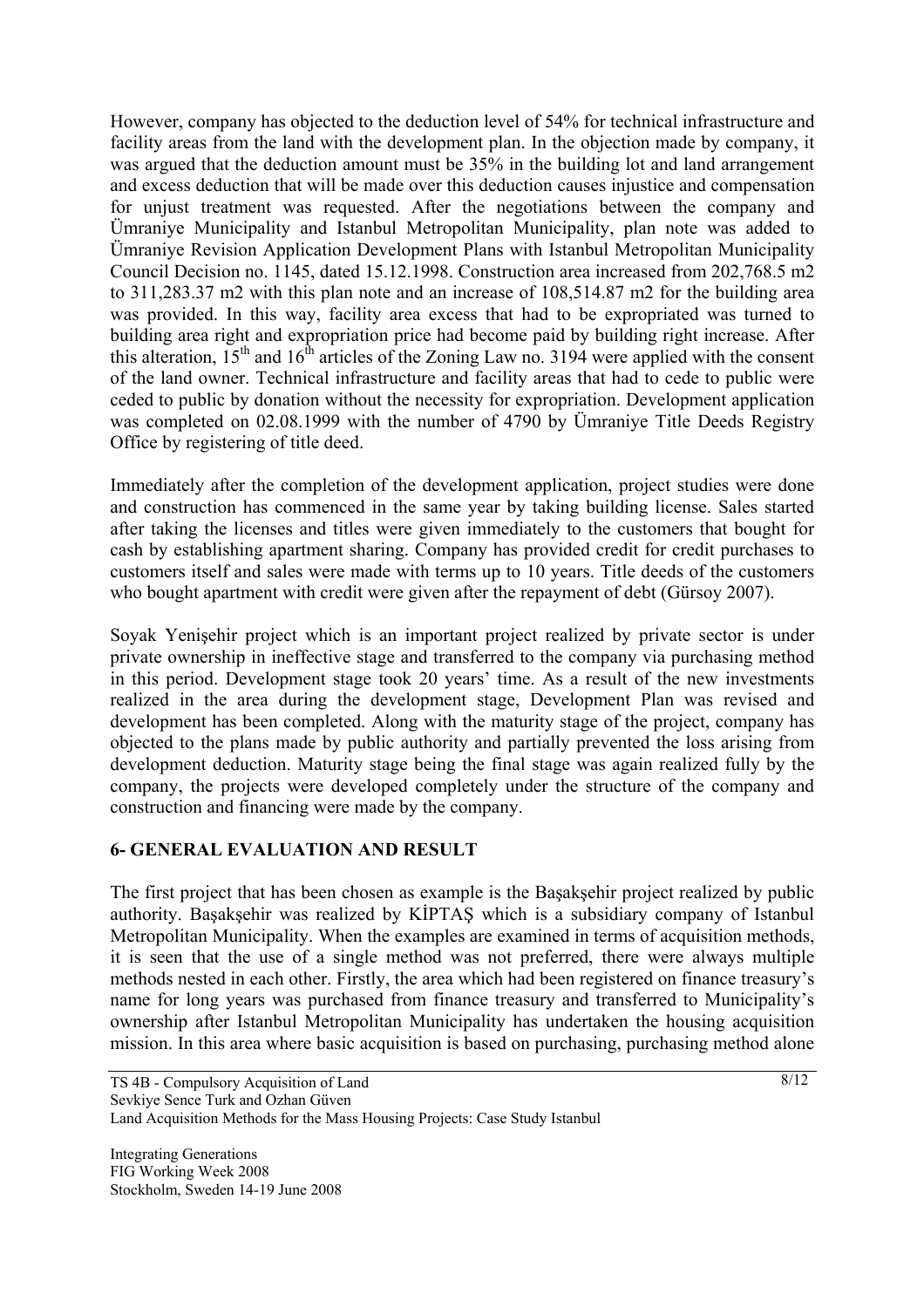was not able to meet the requirements of project development and development studies have commenced for establishing lands available for developing project. There is a requirement for large scaled development parcels in order to develop large scaled projects, but because the parcels acquired from finance treasury are not large enough to meet this requirement, building lot and land arrangements were made. Social and technical infrastructure areas were allocated easily at the same time with this implementation and they were developed along with the project. As a result of application of land readjustment, disordered and small areas have turned into the well-arranged urban lands where projects can be developed on. After the completion of all these applications, Istanbul Metropolitan Municipality has awarded the lands and as a result of the award KİPTAŞ has commenced construction and completed the project.

Another project again realized by public authority and taken as an example is Halkalı Mass Housing area. On the area most of which was acquired by expropriation method, projects were realized as stages and continue at present. Immediately after the announcement of the area as mass housing area in 1979, expropriation studies have commenced. Planning studies as mass housing area in the area have started at the end of 1980s. Part of the parcels in the area was ceded to Mass Housing Administration in 1990s. After completion of planning studies, development applications started again and land readjustment method was applied on the entire area. Mass Housing Administration, Finance Treasury and Küçükçekmece Municipality have participated to parcels in the area with certain shares after development application. Afterwards, Mass Housing Administration has bought other shareholders' shares and become the owner of entire parcels.

Once construction stage has come on the land after achieving the project stage with acquisition methods mainly based on public law, private law rules became effective. Projects prepared by Mass Housing Administration were built by contractor companies and controlling of the project was executed by administration. Halkalı Mass Housing development plans were made in block order and block typologies were determined with plan reports. In the  $1<sup>st</sup>$  stage of the project, these typologies were followed strictly but afterwards different typologies were developed with a note added to the plans.

Private ownership parts of the lands where the Halkalı Mass Housing area is located were handed to public authority by expropriation method in the ineffective stage. Development plans and development applications of the area of which the development stage was also realized by public authority were made and lands were carried to maturity stage. In the maturity stage, again private law rules were applied and project was completed by contractor companies.

First three stages of Halkalı Mass Housing area were completely realized by public authority. Consequent economic crisis in 1990s led to a bottleneck in construction sector and this pause has stopped housing supply in Halkalı Mass Housing area, too. Along with the activity that started in 2000s brought the new housing supplies in the area. However, the new housing supply form differentiates from previous implementations. The area is one of the first areas on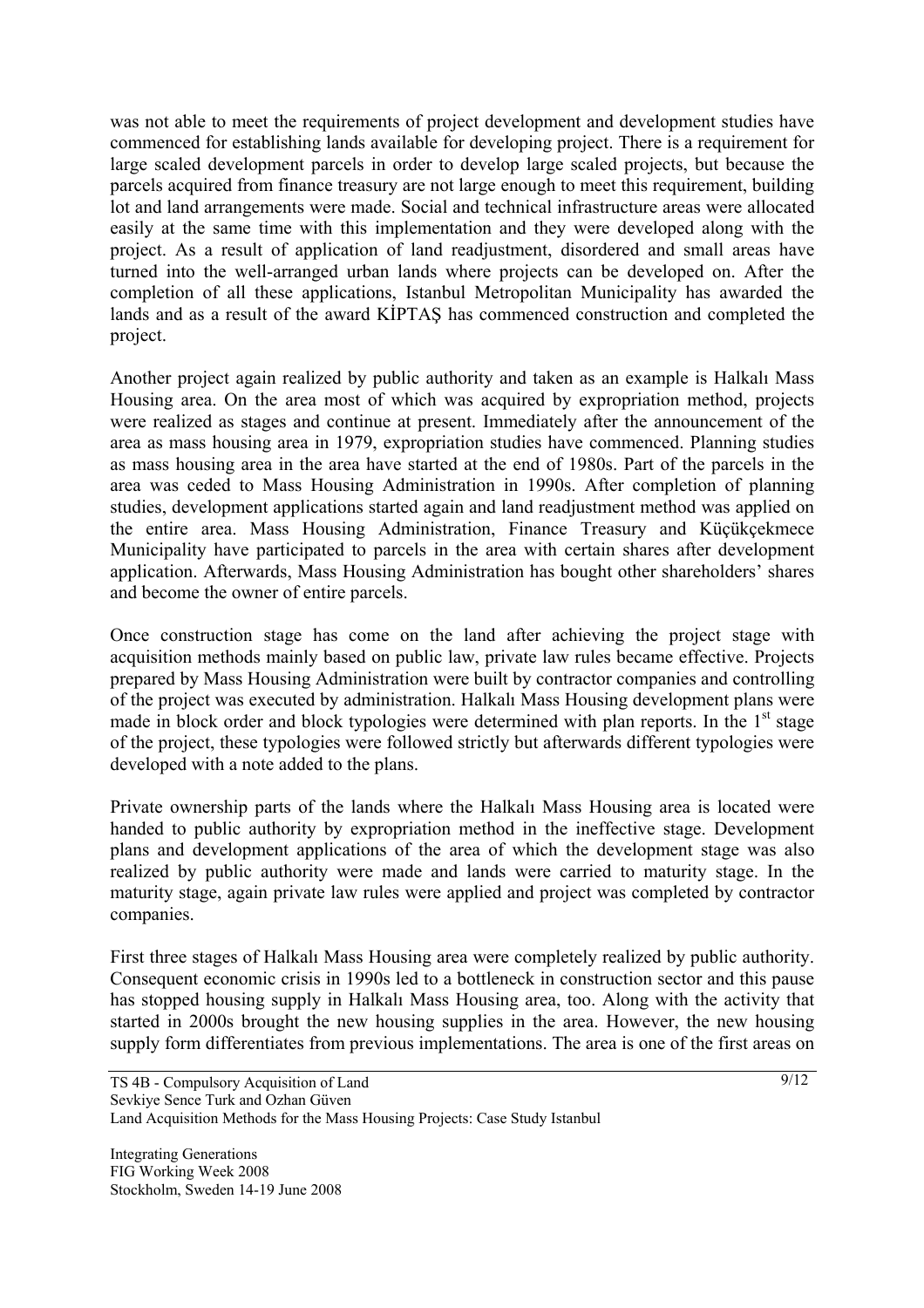which the proceedings sharing against land sale method which is a new acquisition method brought by new implementations was implemented. For this reason, third case chosen for case investigation is again Avrupa Residences project chosen from Halkalı Mass Housing area.

The area which has passed the same stages as previous example because it is located on the same area was afterwards awarded with construction contract within the scope of the private law rules. Awarded area was allocated as hospital area in the first project stage of the mass housing area but after being awarded as mass housing area was turned into housing area with a plan alteration.

Acquisition method that we faced in Avrupa Residences project is the proceedings sharing against land sale method which was developed and started to be used frequently in the last years. This method which allows more effective usage of the lands owned by public authority also brought a serious activity to the private sector. With this method which can actually be named as public-private partnership, public authority party only undertakes the controlling of the project. All other activities like project development, financing and marketing are under the responsibility of contractor. Contractor takes progress payments arranged according to the project completion stages and its money from the administration. This method with which the public takes the minimum risk provided an important mobility especially in the housing sector in the last years.

In the project in which the acquisition methods that based both on public law and private law were used, private actors and public actors played a role also. It is a difficult method for Turkey to develop a project only by way of private sector and private law. Soyak Yenişehir project which was chosen as a project example developed by private sector is an example for this situation.

In order to arrange the land in cadastral state so as to be available for development, voluntarily method (15. and 16. items of the Zoning Law) is implemented upon request of company. As a result of these implementations, land that was kept for long years now became available to develop project on it. Along with the start of the construction in the project completely realized with company sources, apartment ownership was established and sales started immediately. Project area was under private ownership in ineffective stage but transferred to the company via purchasing method in this period. Coming to the development stage took 20 years' of time. In this stage, company has objected to the plans made by public authority and partially prevented the loss arising from development deduction. The maturity stage being the final stage was again realized fully by the company, projects were developed completely under the structure of the company and construction was made by the company.

In accordance with the cases investigated, when looked at the acquisition methods used it was seen that none of the acquisition methods were used alone. Both in terms of public law and private law, there are methods that have to be used together. Situation that we faced in practice is that the acquisition method based on public law was used mostly at the beginning of the implementations. After acquiring urban land available for development, mostly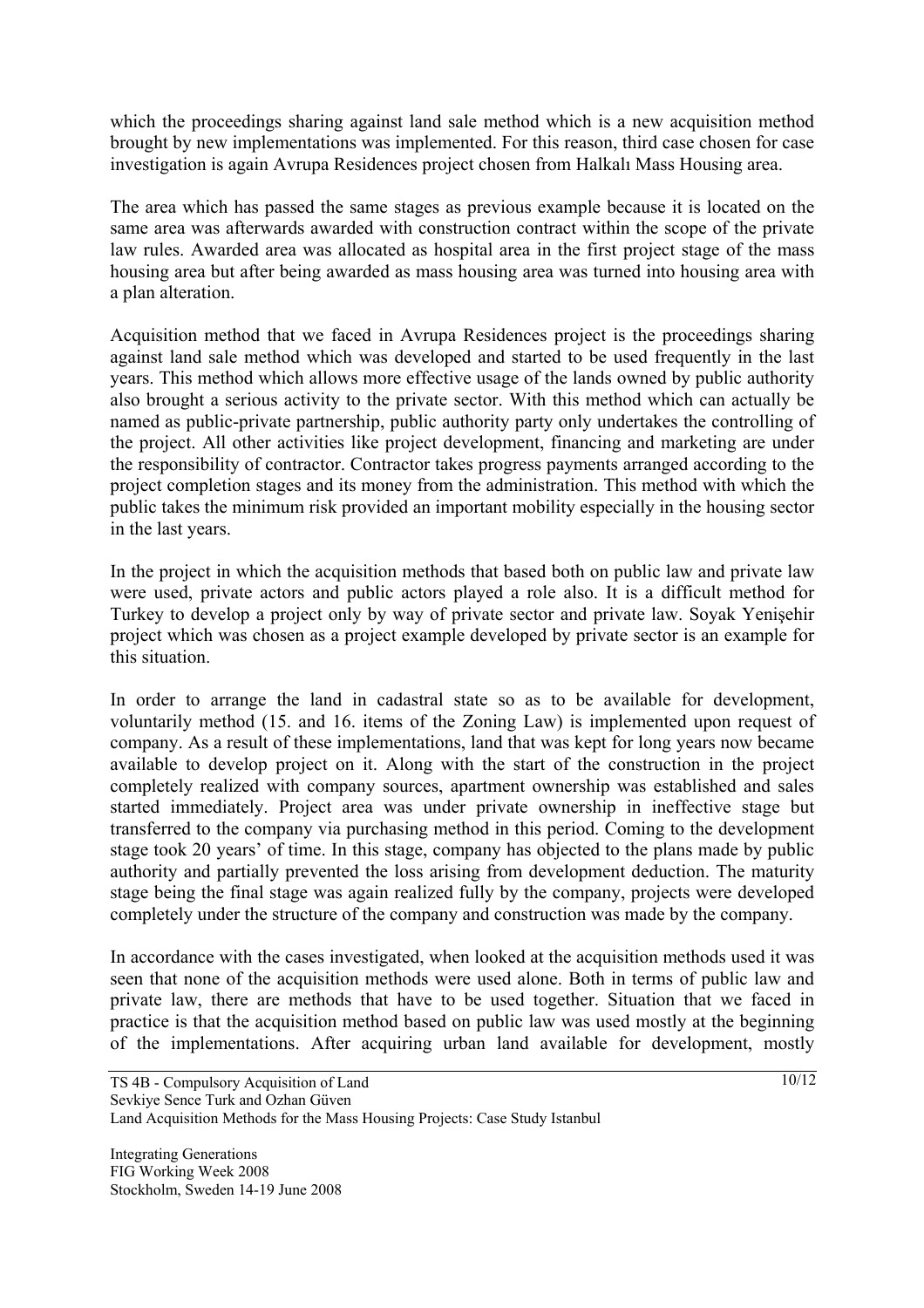methods based on private law are used.

# **REFERENCES**

Alkan, A., 1999. Türkiye'de 1980'den Sonra Dar Gelirlilerin Konut Sorunu ve Konut Kooperatifleri, Ankara: TÜRKKENT Yayını.

Baharoglu, D. 1996. Housing supply under different economic development strategies and the forms of state intervention: The experience of Turkey, Habitat International*,* 20 (1), 43-60.

Balamir, M., 1994. Kira Evinden Kat Evlerine Apartmanlaşma: Bir Zihniyet Dönüşümü Tarihçesinden Kesitler, Mimarlık Dergisi 260, ss:29-33.

Dowall, D.E. 1988. Land and housing market assessment: An important tool for increasing housing delivery in the third world cities, Habitat International, 12 (9), 135-150.

Dowall, D.E. 1993. The role and function of urban land markets in market economies, Workshop on Privatization of Land in Ukraine, Ukraine, May 12-14.

Durand-Lasserve, A. 1998. Law and urban change in developing countries: trends and issues, In: E. Fernandes and A. Varley(Eds.)., *Illegal Cities*, New York, Zed Books, 233-257.

EGE-KOOP., 1995. 2000'e Doğru Kent Kooperatifçiliği, İzmir.

Eren, F., 1996. Borçlar Kanunu Açısından İnşaat Sözleşmeleri, Ankara.

Farvacque, C. And Mcauslan, P. 1992. *Reforming Urban Land Policies and Institutions in Developing Countries*, Washington DC, UMP Paper no. 5 World Bank.

Fekade, W. 2000. "Deficits of formal urban land management and informal responses under rapid urban growth, an international perspective", *Habitat International*, 24( 2), 127-150.

Güvenç, M. / Işık, O., 1999. Emlak Bankası 1926-1998, İstanbul.

GYODER, 2006. Gayrimenkul Sektörü ve İstanbul İçin Öngörüler, İstanbul.

Kitay M.G., 1985. Land Acquisitionin Developing Countries, Lincoln Institue, Boston, USA.

Kombe, W.J. 2000. Regularizing housing land development during the transition to marketled supply in Tanzania, Habitat International , 24( 2), 167-184.

Oncu, A. 1988. The politics of the urban land markets in Turkey: 1950-1980", International Journal of Urban and Regional Research, 12, 38-64.

Sayar, Y. ve Süer, D., 2006. İzmir de Alternatif Bir Konut Alanı Karşıyaka Emlak Bankası Uygulamaları, Ege Mimarlık Dergisi Sayı 57, Mimarlar Odası İzmir Şubesi, İzmir.

Sıvam, A. 2002. Constraints affecting the efficiency of the urban residential land market in developing countries: a case study of India, Habitat International, 26 (4), 523-537.

Sıvam, A. And Evans, D. 2001. An approach to improve flow of serviced land in formal housing markets in LDSs, Third World Planning Review, 23 (4), 367-386.

State Planning Authority, 2001. 8<sup>th</sup> National Development Plan: Housing Report (Sekizinci BesYillik Kalkınma Plani,Konut Ozel Ihtisas Raporu), Ankara (in Turkish).

Tekeli, İ., 1998. Türkiye'de Cumhuriyet Döneminde Kentsel Gelişme ve Kent Planlaması, 75 Yılda Değişen Kent ve Mimarlık, Türkiye İş Bankası ve Tarih Vakfı, İstanbul, ss:1-24.

TOKI, 1990. Halkalı Toplu Konut Yerleşmesi Raporu, T.C. Başbakanlık Toplu Konut İdaresi Başkanlığı Yayınları

TOKI, 2006. Konut Edindirme Rehberi, Sorular ve Cevaplar, T.C. Başbakanlık Toplu Konut İdaresi Başkanlığı, Ankara.

Turk, S.S.2003, *A New System Approach in the Implementation of Local Physical Plans in*